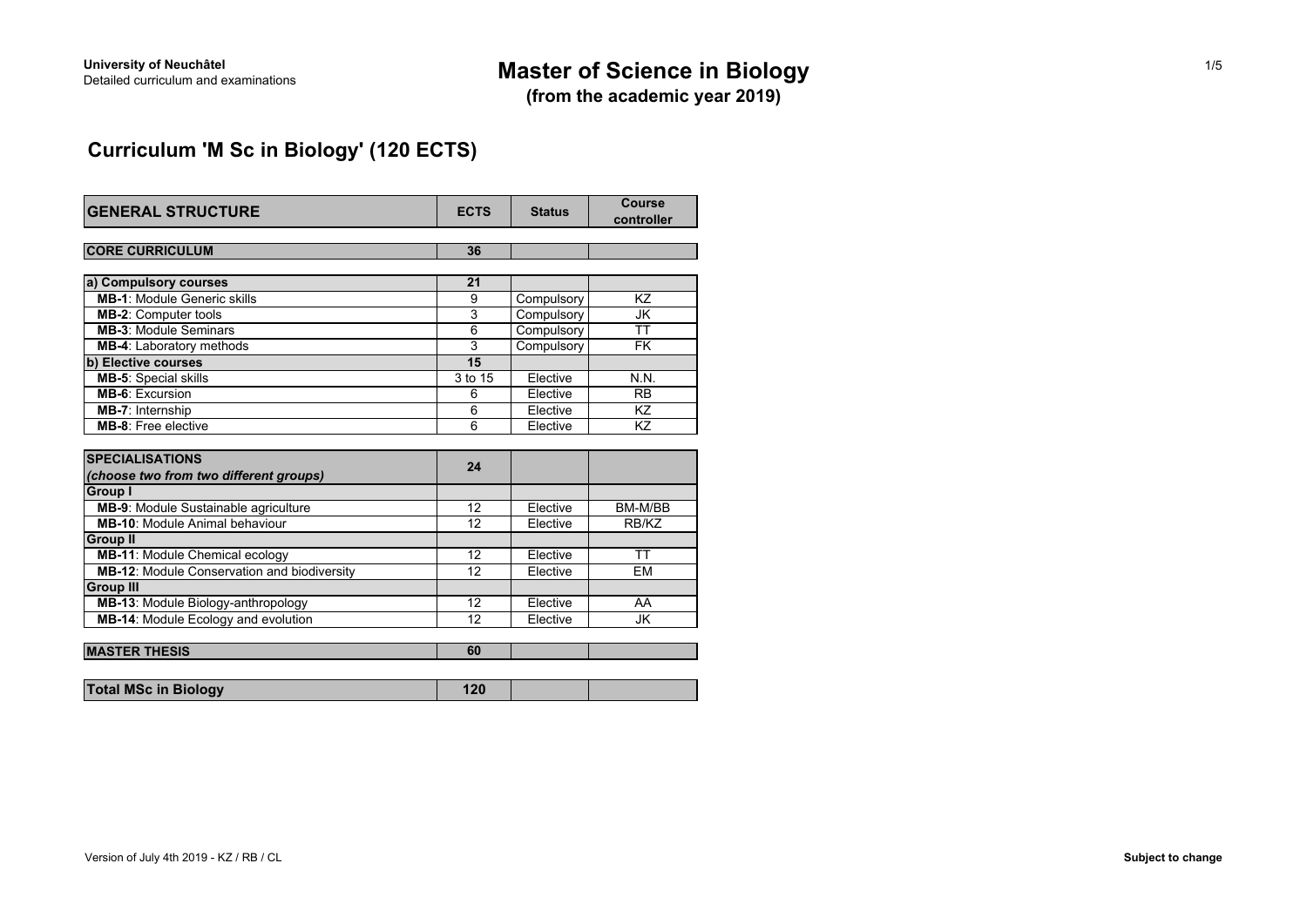**(from the academic year 2019)**

## **CORE CURRICULUM (36 ECTS)**

## **a) Compulsory courses (21 ECTS)**

| <b>Modules/courses</b>                                         | <b>Hours of</b><br>courses | <b>Semester</b> | <b>ECTS</b> per<br>module/course | <b>Instructor</b>                | <b>Participant / contributor</b>                 | <b>Evaluation</b> |
|----------------------------------------------------------------|----------------------------|-----------------|----------------------------------|----------------------------------|--------------------------------------------------|-------------------|
| <b>MB-1 Module Generic skills</b>                              |                            |                 | 9 ECTS                           |                                  |                                                  |                   |
| Statistics                                                     | 30                         | Α               |                                  | Dr R. Slobodeanu                 |                                                  | CA (graded)       |
| Scientific writing                                             | 30                         | A               | 3                                | Prof. K. Zuberbühler             |                                                  | CA (graded)       |
| Seminars by externals                                          | 28                         | A and S         | 3                                | Prof. T. Turlings                | Dr R. Knetsch                                    | CA (pass)         |
|                                                                |                            |                 |                                  |                                  |                                                  |                   |
| MB-2 Computer tools (choose one)<br><b>Bioinformatic tools</b> |                            |                 | 3 ECTS                           |                                  |                                                  |                   |
|                                                                | 30                         | Α               |                                  | Prof. D. Croll                   | PD Dr N. Ivanov                                  | CA (graded)       |
| Models and parameter estimation                                | 30                         | A               | 3                                | Prof. J. Koella                  |                                                  | CA (graded)       |
| <b>MB-3 Module Seminars (choose two)</b>                       |                            |                 | 6 ECTS                           |                                  |                                                  |                   |
| Ecology and biochemistry                                       | 30                         | Α               |                                  | Prof. T. Turlings                | Profs F. Kessler, B. Mauch-<br>Mani, J. Veermer  | CA (graded)       |
| Ecology and evolution                                          | 30                         | A               | 3                                | Prof. K. Zuberbühler             | Profs J. Koella, B. Benrey, R.<br><b>Bsharv</b>  | CA (graded)       |
| Ecology and biodiversity                                       | 30                         | A               | 3                                | Prof. D. Croll                   | Profs S. Rasmann, P. Junier<br>and E. Mitchell   | CA (graded)       |
| MB-4 Laboratory methods (choose one)                           |                            |                 | 3 ECTS                           |                                  |                                                  |                   |
| Molecular methods                                              | 7 half days A              |                 |                                  | Prof. F. Kessler                 | Prof. J. Veermer and Dr P.<br>Longoni            | CA (graded)       |
| Natural substances analyses                                    | 7 half days A              |                 | 3                                | Prof. S. von Reuss               | Prof. G. Roeder                                  | CA (graded)       |
| b) Elective courses (15 ECTS)                                  |                            |                 |                                  |                                  |                                                  |                   |
| <b>MB-5 Special skills</b>                                     |                            |                 | 3-15 ECTS                        |                                  |                                                  |                   |
| Methods in biodiversity and conservation                       | 28                         | A               |                                  | Prof. C. Praz                    |                                                  | Written, 1 hour   |
| Soil and water management                                      | 30                         | A               | 3                                | Profs P. Brunner and D. Hunkeler |                                                  | CA (graded)       |
| Plant systematics and evolution                                | 30                         | A               | 3                                | Prof. J. Grant                   |                                                  | CA (graded)       |
| Spatial modelling of natural systems - 1 (in French)           | 28                         | A               |                                  | Prof. M. Bouzelboudjen           |                                                  | CA (graded)       |
| Spatial modelling of natural systems - 2 (in French)           | 28                         | S               | 3                                | Prof. M. Bouzelboudien           | Dr Y. Gonseth                                    | CA (graded)       |
| Microscopy                                                     | 7 half days                | A               | 3                                | Prof. M. Dadras                  |                                                  | CA (graded)       |
| Non-validated courses of MB-2, MB-3 and MB-4                   |                            | A               | max.3                            |                                  |                                                  | CA (graded)       |
| MB-6 Excursion (choose one maximum**)                          |                            |                 | max. 6 ECTS                      |                                  |                                                  |                   |
| <b>EXC Tropical ecology</b>                                    | 7 days*                    | A               | 6                                | Prof. B. Benrey                  |                                                  | CA (pass)         |
| <b>EXC Marine biology</b>                                      | 7 days*                    | s               | 6                                | Prof. R. Bshary                  |                                                  | CA (pass)         |
| <b>EXC Mediterranean ecology</b>                               | days*                      | ls              | 6                                | MER W. Müller                    |                                                  | CA (pass)         |
| <b>EXC Alpine ecology (Switzerland)</b>                        | 7 days*                    | S               | 6                                | Prof. S. Rasmann                 | Dr S. Bindschedler and Prof. J.<br><b>IGrant</b> | CA (pass)         |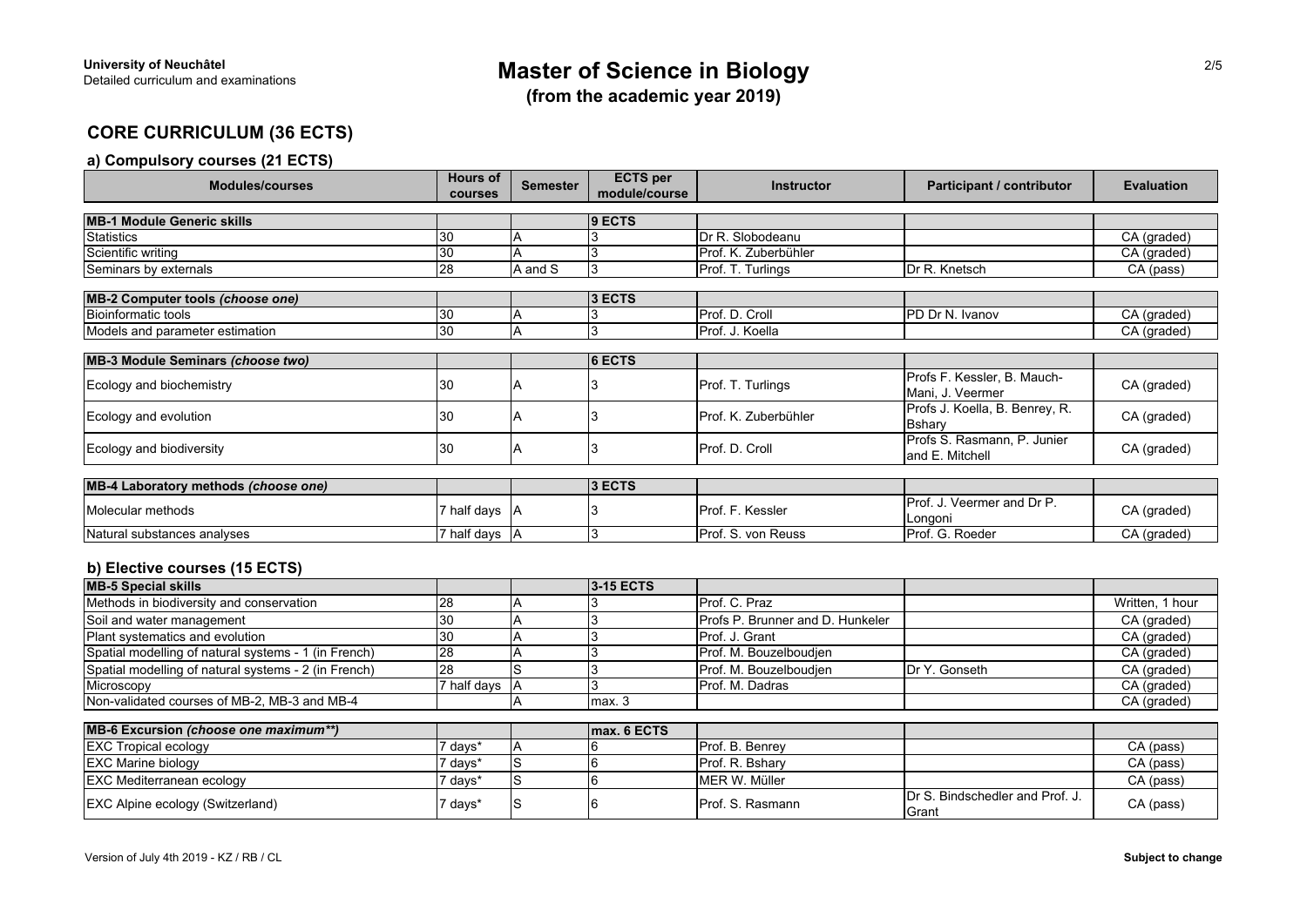**(from the academic year 2019)**

| <b>Modules/courses</b>                                    | <b>Hours of</b><br><b>courses</b> | <b>Semester</b> | <b>ECTS</b> per<br>module/course | <b>Instructor</b>           | Participant / contributor | <b>Evaluation</b> |
|-----------------------------------------------------------|-----------------------------------|-----------------|----------------------------------|-----------------------------|---------------------------|-------------------|
| <b>MB-7 Internship</b>                                    |                                   |                 | <b>6 ECTS</b>                    |                             |                           |                   |
| Approved by course controller                             | 160 total                         | A or S          |                                  | Prof. K. Zuberbühler        | Prof. R. Bsharv           | CA (pass)         |
|                                                           |                                   |                 |                                  |                             |                           |                   |
| <b>MB-8 Free electives</b>                                |                                   |                 | Imax, 6 ECTS                     |                             |                           |                   |
| Meet your future employer (industry, public sector, NGOs) | 1 half day                        |                 |                                  | Prof. T. Turlings           |                           | CA (pass)         |
| Approved by course controller <sup>1)</sup>               |                                   | A or S          | max <sub>6</sub>                 | <b>Prof. K. Zuberbühler</b> | Prof. R. Bshary           |                   |

### **SPECIALISATION (24 ECTS)**

*(choose two from two different groups)*

| <b>Group I</b>                                    |    | <b>12 ECTS</b> |                          |                      |             |
|---------------------------------------------------|----|----------------|--------------------------|----------------------|-------------|
| MB-9 Module Sustainable agriculture               |    | <b>12 ECTS</b> |                          |                      |             |
| Integrated pest management (course +<br>workshop) | 40 |                | <b>Prof. T. Turlings</b> |                      | CA (graded) |
| Plant domestication and insect interactions       |    |                | Prof. B. Benrev          |                      | CA (graded) |
| Microbial ecology                                 |    |                | Prof. P. Junier          | Dr S. Bindschedler   | CA (graded) |
| Plant pathology                                   |    |                | Prof. B. Mauch-Mani      |                      | CA (graded) |
|                                                   |    |                |                          |                      |             |
| <b>MB-10 Animal behaviour</b>                     |    | <b>12 ECTS</b> |                          |                      |             |
| Integrative approach to animal behaviour          | 40 |                | Prof. R. Bsharv          | Prof. K. Zuberbühler | CA (graded) |
| Behavioural ecology                               | 40 |                | Prof. R. Bsharv          |                      | CA (graded) |
| Comparative cognition                             | 40 |                | Prof. K. Zuberbühler     |                      | CA (graded) |

| <b>Group II</b>                                   |               |    | <b>12 ECTS</b> |                    |                                   |                  |
|---------------------------------------------------|---------------|----|----------------|--------------------|-----------------------------------|------------------|
| <b>MB-11 Module Chemical ecology</b>              |               |    | <b>12 ECTS</b> |                    |                                   |                  |
| Basics of chemical ecology + labs                 | 7 half days S |    |                | Prof. T. Turlings  | Prof. G. Roeder                   |                  |
| Biosynthesis and function of secondary            | 7 half days S |    |                | Prof. J. Veermer   | <b>Prof. F. Kessler and Dr P.</b> | Written, 2 hours |
| compounds                                         |               |    |                |                    | Longoni                           |                  |
| Recent advances in chemical ecology               | 7 half days S |    |                | Prof. T. Turlings  |                                   | CA (graded)      |
| Plant molecular genetics + labs                   | 7 half days S |    |                | Prof. J. Veermer   | Dr P. Longoni                     | CA (graded)      |
| Natural products chemistry + labs                 | 7 half days S |    |                | Prof. S. von Reuss |                                   | CA (graded)      |
|                                                   |               |    |                |                    |                                   |                  |
| <b>MB-12 Module Conservation and biodiversity</b> |               |    | 12 ECTS        |                    |                                   |                  |
| Global change and restoration ecology             | 30            | lS |                | Prof. E. Mitchell  |                                   | CA (graded)      |
| Conservation biology                              | 30            | lS |                | Dr C. Praz         |                                   | CA (graded)      |
| Animal conservation                               | 30            | lS |                | Dr Y. Gonseth      | Dr C. Praz                        | CA (graded)      |
| From genes to ecosystems                          | 30            | lS |                | Prof. S. Rasmann   |                                   | CA (graded)      |
|                                                   |               |    |                |                    |                                   |                  |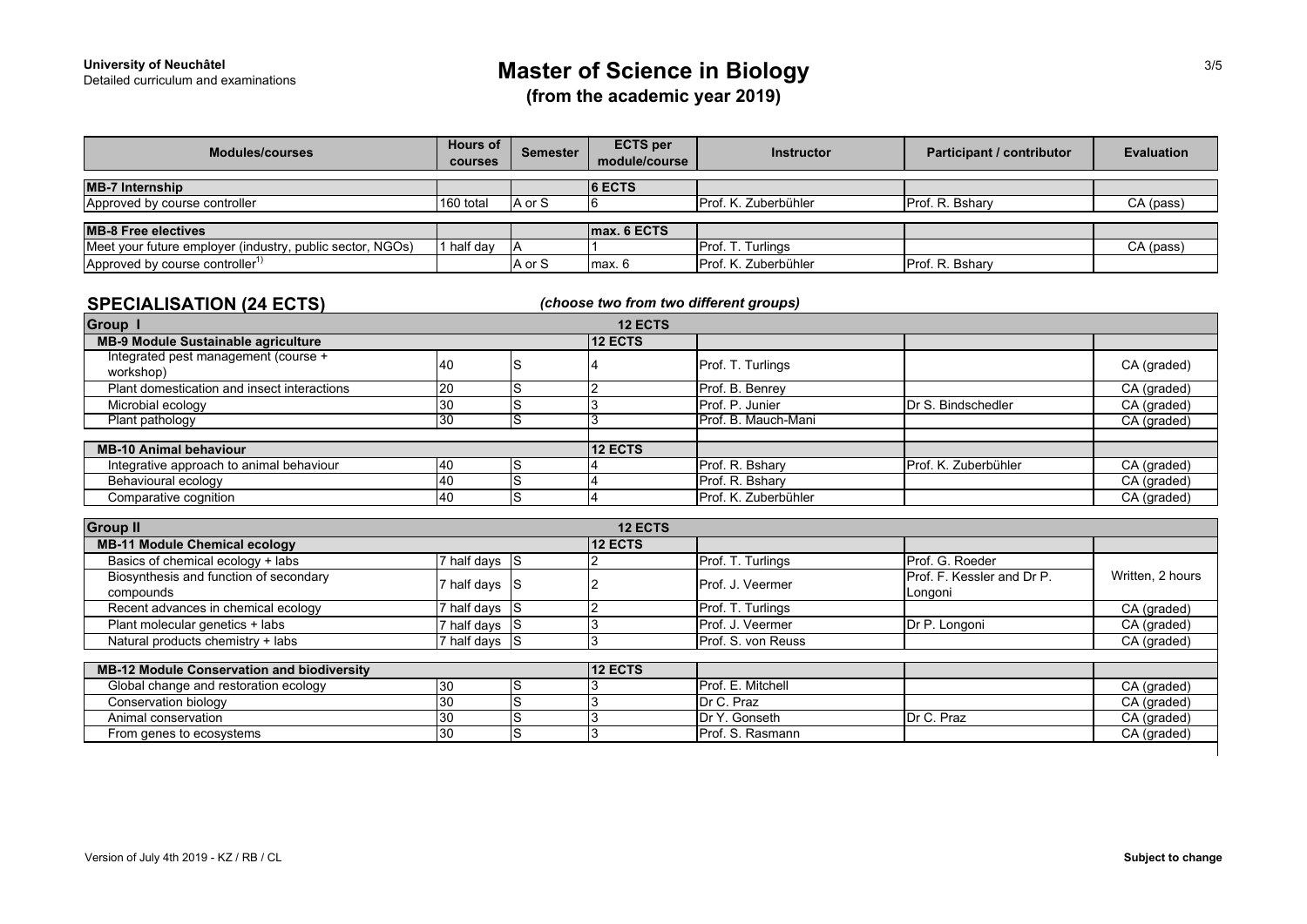# **Master of Science in Biology**

**(from the academic year 2019)**

| <b>Modules/courses</b>                                                                                           | <b>Hours of</b> | <b>Semester</b> | <b>ECTS</b> per | <b>Instructor</b>                 | Participant / contributor | <b>Evaluation</b> |  |  |  |
|------------------------------------------------------------------------------------------------------------------|-----------------|-----------------|-----------------|-----------------------------------|---------------------------|-------------------|--|--|--|
|                                                                                                                  | courses         |                 | module/course   |                                   |                           |                   |  |  |  |
| <b>Group III</b><br><b>12 ECTS</b>                                                                               |                 |                 |                 |                                   |                           |                   |  |  |  |
| MB-13 Module Biology-anthropology (choose 3)                                                                     |                 |                 | <b>12 ECTS</b>  |                                   |                           |                   |  |  |  |
| Environmental problems interdisciplinary perspective:<br>directed readings $^{2)}$                               | 28              |                 |                 | <b>Profs A. Aebi and E. Hertz</b> |                           | CA (graded)       |  |  |  |
| Environment and agri-food systems                                                                                | 28              | lS              |                 | Drs C. D. Bentia and J. Forney    |                           | CA (graded)       |  |  |  |
| Advanced problems in social studies of science                                                                   | 28              | lS              |                 | Prof. E. Hertz                    |                           | CA (graded)       |  |  |  |
| Séminaire de socio-anthropologie de l'aide internationale 28<br>(in French)                                      |                 |                 |                 | Prof. M. Fresia                   |                           | CA (graded)       |  |  |  |
| Une anthropologie politique de la nature : ONG, réseaux 28<br>et mouvements sociaux environnementaux (in French) |                 |                 |                 | Dr C. Dubuis                      |                           | CA (graded)       |  |  |  |
|                                                                                                                  |                 |                 |                 |                                   |                           |                   |  |  |  |
| MB-14 Module Ecology and evolution (choose 4)                                                                    |                 |                 | <b>12 ECTS</b>  |                                   |                           |                   |  |  |  |
| Ecological interactions                                                                                          | 30              | ls              |                 | Prof. B. Benrey                   |                           | CA (graded)       |  |  |  |
| Evolutionary parasitology                                                                                        | 30              | S               |                 | Dr A. Rojas Mora                  | Prof. J. Koella           | CA (graded)       |  |  |  |
| Evolutionary ecology                                                                                             | 30              | lS              |                 | Prof. D. Croll                    |                           | CA (graded)       |  |  |  |
| Evolutionary applications                                                                                        | 30              | lS              |                 | Prof. J. Koella                   |                           | CA (graded)       |  |  |  |
| Plant population genetics and conservation                                                                       | 30              | lS              |                 | Dr PD F. Felber                   |                           | CA (graded)       |  |  |  |

## **MASTER THESIS (60 ECTS)**

| <b>Modules/courses</b>                  | <b>Hours of</b><br>courses | Semester                  | <b>ECTS</b> per<br>module/course | <b>Instructor</b> | <b>Participant / contributor</b> | <b>Evaluation</b> |
|-----------------------------------------|----------------------------|---------------------------|----------------------------------|-------------------|----------------------------------|-------------------|
|                                         |                            |                           |                                  |                   |                                  |                   |
| <b>MB-15 Master thesis<sup>3)</sup></b> |                            | $\sim$<br><b>IA and と</b> | 160                              |                   |                                  | laradad<br>ıaucu  |

| <b>Total MSc in Biology</b> | <b>120 ECTS</b> |
|-----------------------------|-----------------|